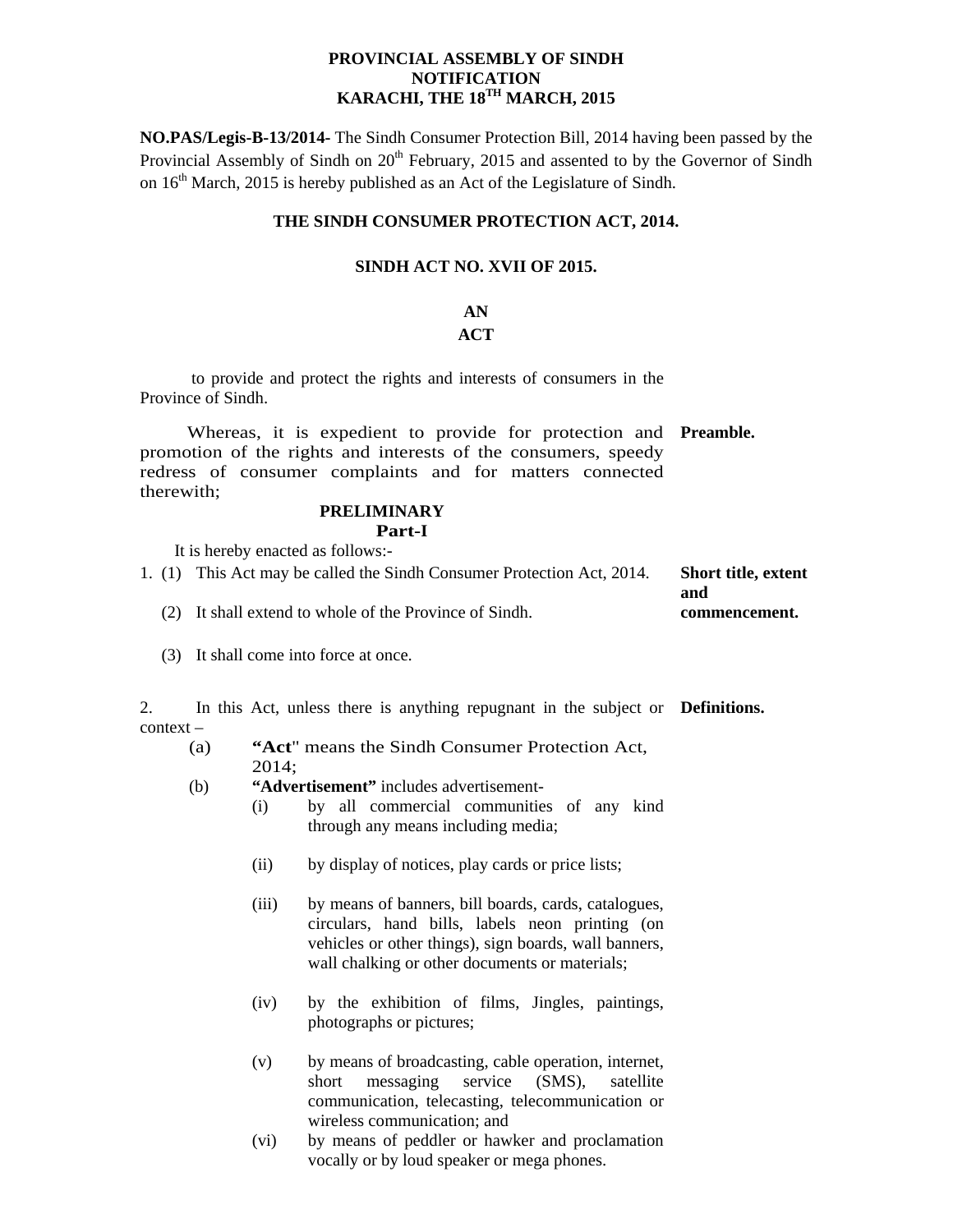- (c) "**Authority**" means the Secretary or Director General, Supply and Prices Department or any other officer notified by Government.
- (d) **"Complainant"** means:-
	- (i) a consumer; or
	- (ii) a voluntary consumer's association;
	- (iii) Government; and
	- (iv) the council or a District Protection **C**ouncil.
- (e) "**Consumer**" means a person or entity who-
	- (i) buys or obtain on lease any product for a consideration and includes any user of such product but does not include a person who obtains any product for resale or for any commercial purpose; or
	- (ii) hires any service for a consideration and includes any beneficiary of such services,

**Explanation**: For the purpose of sub-clause (i) "Commercial purpose" does not include use by a consumer of products bought and used by him only for the purpose of his livelihood as a self employed person.

- (f) **"Counterfeit"** means made an exact in imitation of something with the intention to deceive or defraud.
- (g) "**damage**" means all damages caused by a product of service including damage to the product itself and economic loss arising from deficiency in or loss of use of the product or service;
- (h) "**Entity**" means an organization that has a legal identity apart from its members;
	- **(i) "False or Misleading Representation"** includes any statement made by a businessman or person, in commerce or trade, in connection with the supply or possible supply of goods or services or with the promotion for the supply or use of goods or services, whether by omission or commission, orally or in writing or by chalking on walls or through sign boards or neon signs or by distributing pamphlets or by publication in any manner, including electronic media whereby such person, or businessman-
		- (i) makes, applies or implies a trade description that is false or misrepresentative;
		- (ii) offers gifts, prizes or other free items with the intention of not providing them, or of not providing them as offered;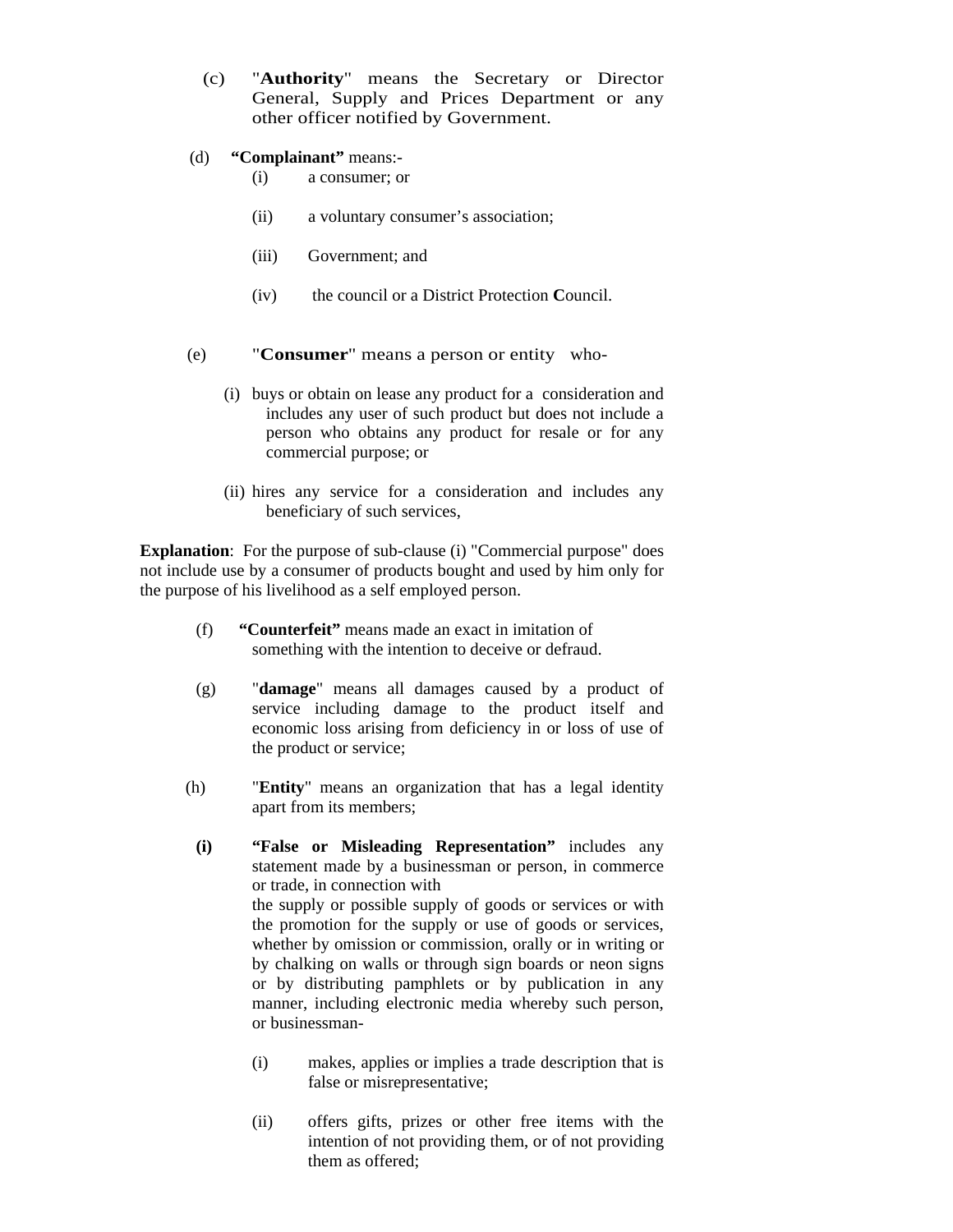- (iii) demands or accept payment or other consideration for goods or service from a consumer or prospective consumer where, if at the time of the acceptance, such person, or businessman does not intend to supply the goods or services;
- (iv) intends to supply goods or services materially different from the goods or services in respect of which the payment or other consideration is accepted.
- (v) is aware that he will not able to supply the goods or services within the period specified by him;
- (vi) falsely represents that goods or services, as the case may be, are of a particular kind standard, quality, grade, quantity composition, style of particulars previous use or that they are supplied by any particular person or by any person of a particular profession, reconditioned or refurbished at a particular time;
- (vii) falsely represents that goods are new, or that they are reconditioned, or refurbished or that they were manufactured, processed, produced, reconditioned or refurbished at a particular time;
- (viii) falsely represents that good or services have any sponsorships, approval, affiliation, endorsement, performance characteristics, accessories, uses, or benefits;
- (ix) falsely represents the price of any goods or services;
- (x) falsely represents the existence, exclusion of effect of any condition, warranty, guarantee, right, or remedy;
- (xi) falsely represents the place of origin of goods;
- (xii) falsely represents that because of some defect in a consumer home, health, safety, or lives of the consumer of his or her family are in danger if the product or services are not purchased, when in fact the defect does not exist or the product or services would not remove the danger;
- (xiii) falsely represents causing a probability of confusion or of misunderstanding with respect to the authority to a salesperson, representative, or agent to negotiate the final terms of a transaction;
- (xiv) falsely represents causing a probability of confusion or of misunderstanding as to the legal rights, obligations or remedies of a party to transaction;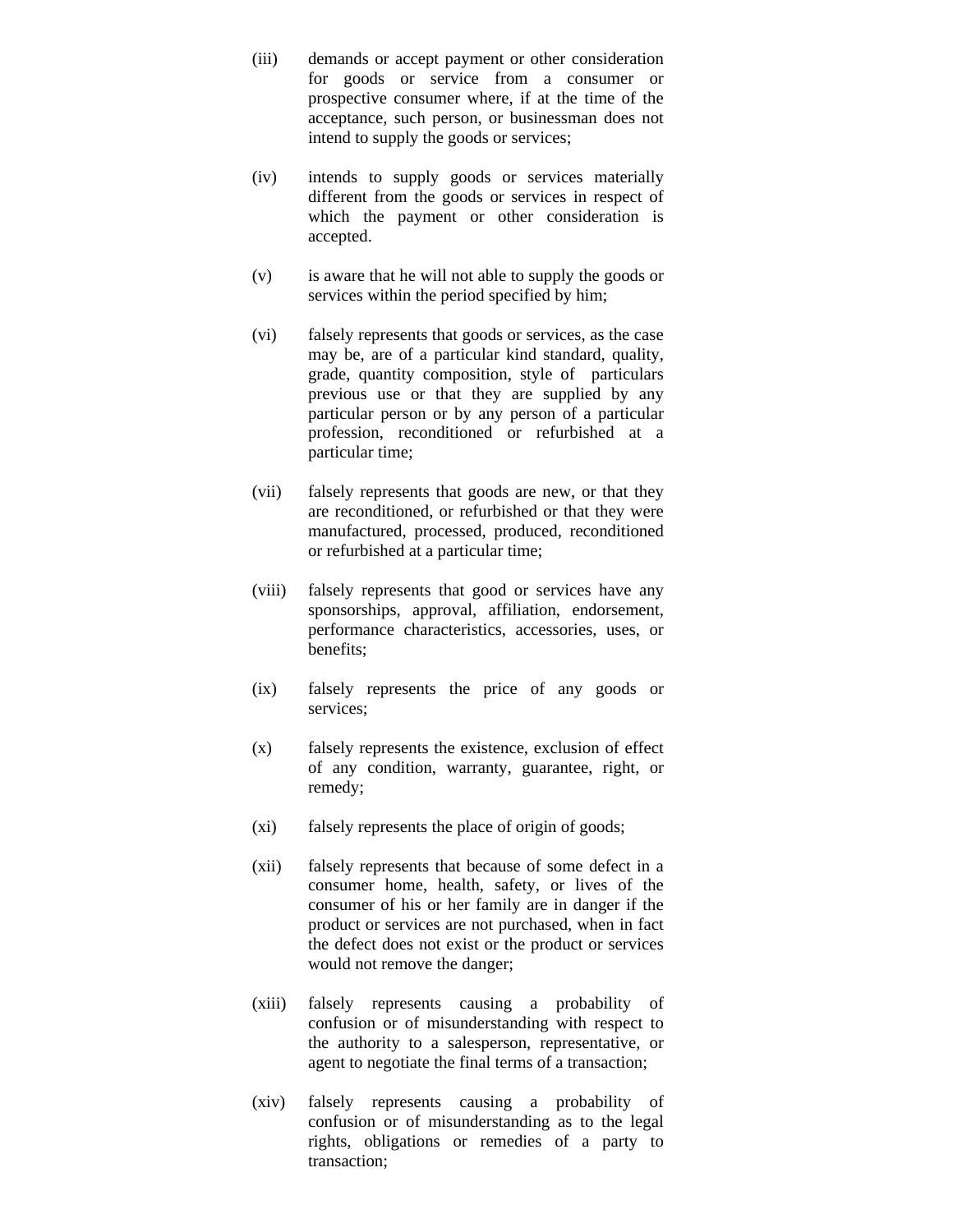- (xv) falsely represents that a consumer will receive goods or services "free" or "without charge" or similar words without clearly and conspicuously disclosing the conditions, terms, or pre-requisites requirements to be fulfilled by the consumer in order to avail such goods or services;
- (xvi) falsely represents the availability of facilities for the repair of goods and supply of spare parts for goods; and
- (xvii) falsely represents that a product or package is disagreeable, biodegradable, or photo degradable;
- (j) "**Government**" means the Government of Sindh;
- (k) "**Laboratory**" means a laboratory established or recognized by Consumer Protection Council and includes any such laboratory or organization established by or under any law for the time being in force, which is maintained, financed, aided or recognized by Government for carrying out analysis or test of any goods with a view to determine whether such goods suffer from any defect;
- (l) "**Manufacturer**" includes a person or entity who:
	- (i) is in the business of manufacturing a product for purposes of trade or commerce;
	- (ii) labels a product as his own or himself as the manufacture of the product;
	- (iii) as a seller exercises control over the design, construction or quality of the product that causes damages;
	- (iv) assembles a product by incorporating into his product a component or part manufactured by another manufacturer; and
	- (v) is a seller of a product of a foreign manufacturer and assumes or administers warranty obligations of the product, or is affiliated with the foreign manufacturer by way or partial or complete ownership or control; or modifies or prepares the product for sale or distribution;
- (m) "**Manufacturing a product**" means producing, fabricating, constructing, designing, remanufacturing, reconditioning or refurbishing a product;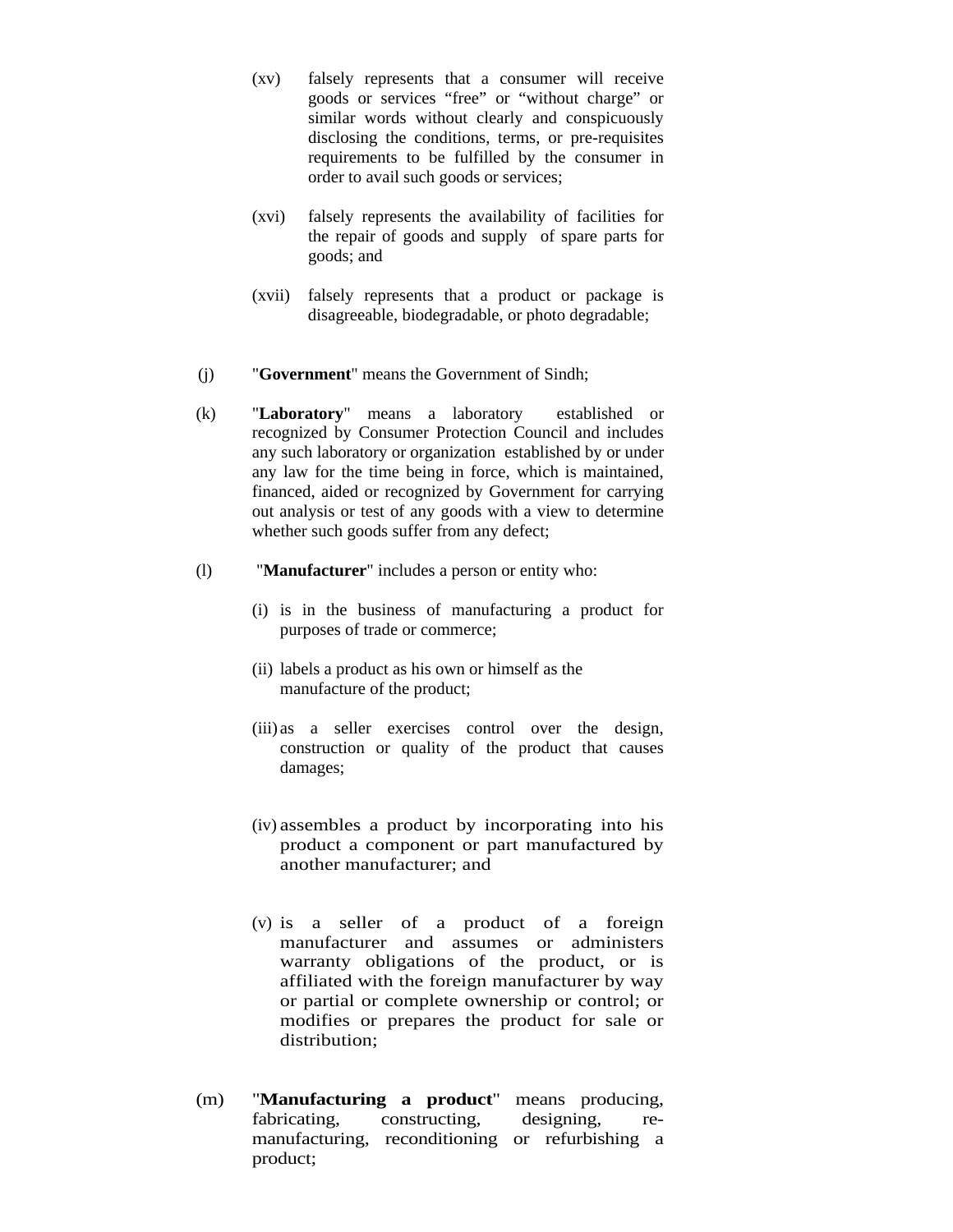- (n) **"Product"** has the same meaning as assigned to the word "goods" in the Sale of Goods Act, 1930, and includes products which have been subsequently incorporated into another product or an immovable but does not include animals or plants or natural fruits and other raw products, in their natural state, that are derived from animals or plants;
- (o) "**Reasonably**" **anticipated alteration or modification"** means a change in a product that a product manufacturer should reasonably except to be made by an ordinary person in the same or similar circumstances and a change arising from ordinary wear or tear but does not include—
	- (i) changes to or in .a product because the product does not receive reasonable care and maintenance; or
	- (ii) alteration, modification or removal of an otherwise adequate warning; or
	- (iii) the failure of the seller to provide an adequate warning to the consumer where the same had been provided by the manufacturer and he could do no more;
	- (p) "**Reasonably anticipated use**" means a use or handling of a product that the product manufacturer should reasonably except of an ordinary person in the same or similar circumstances; and
	- (q) "S**ervices**" includes the provision of any kind of facilities which includes all services such as communication etc. or advice or assistance such as provision of medical, legal or engineering services but does not include-
		- (i) the rendering of any service under a contract service;
	- (ii) a service, the essence of which is to deliver judgment by a Court of law or Arbitrator;
- (r) **"Trade"** means a conduct of a business providing goods, moveable property, or services primarily for personal, domestic family or household purpose.

**Act not in derogation of any other law.**

3. The provisions of this Act shall be in addition to and not in derogation of the provisions of any other law for the time being in force.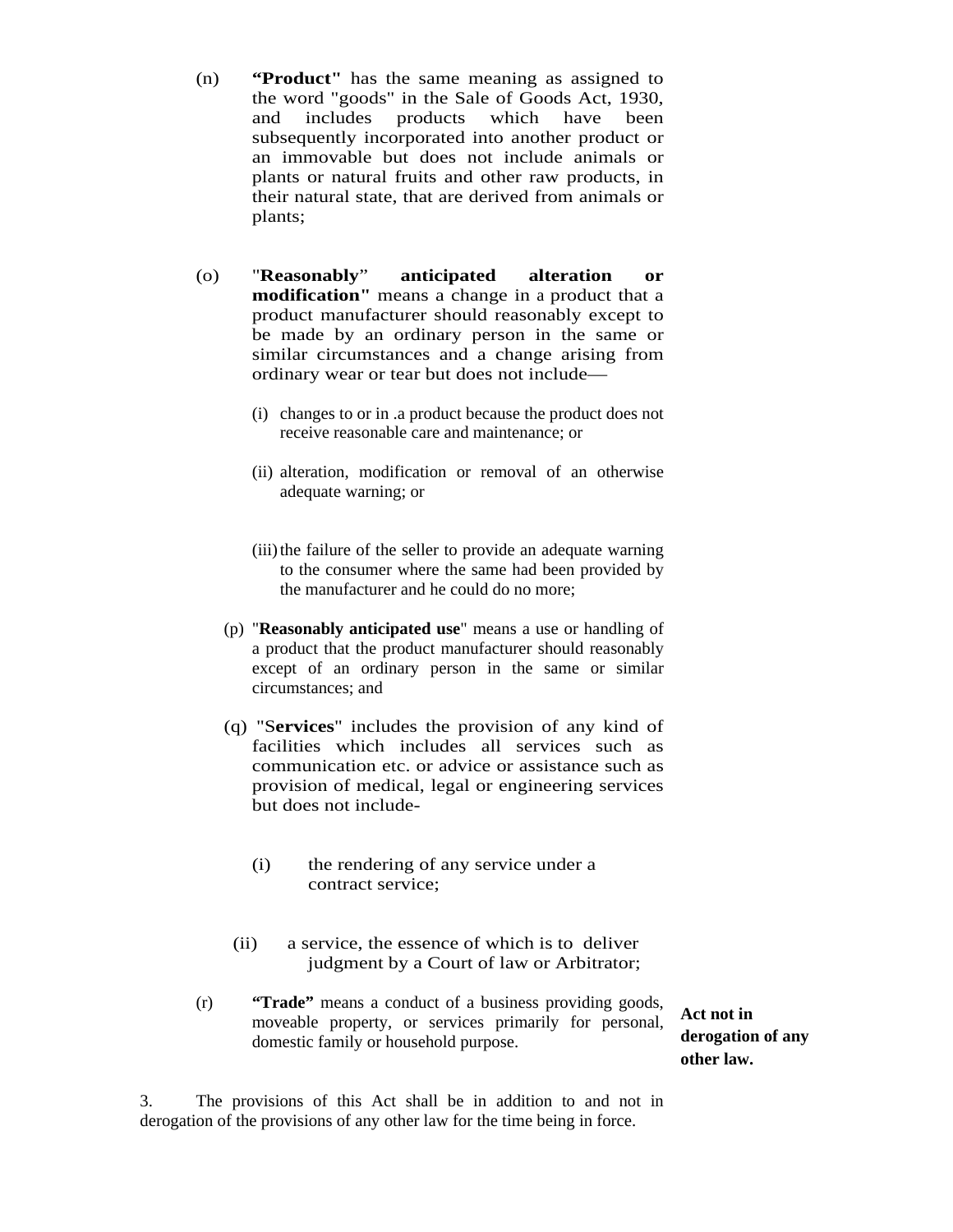#### **PART-II LIABILITY ARISING FROM DEFECTIVE PRODUCTS**

**4.** (1) The manufacturer of a product shall be liable to a consumer for **Liability for**  damages proximately caused by, a characteristic of the product that renders **defective**  the product defective when such damage arose from a reasonably **products.**  anticipated use of the product by a consumer.

- (2) A product shall be defective only if-
	- (a) it is defective in construction or composition as provided in section 5;
	- (b) it is defective in design as provided in section 6;
	- (c) it is defective because as adequate warning has been given as provided in section 7; and
	- (d) it is defective because it does not conform to an express warranty of the manufacturer as provided in section 8.

5. A product shall be defective in construction or **Defective in**  composition of, at the time the product was manufactured, a **construction or**  material deviation was made from the manufactures own **composition.**  specifications, whether known to the consumer or not.

6. (1) A product shall be defective in design if, at the time the **Defective in**  product left its manufacturer's control **design.** 

- (a) there existed an alternative design for the product that was capable of preventing the damage to a consumer; and
- (b) the likelihood and gravity of damage outweighed the burden.

(2) When the manufacturer has used reasonable care to provide adequate warning to the users or handlers of the product, it shall be considered in evaluating the likelihood of damage arising from the design of a product.

**7.** (1) A product shall be defective if an adequate warning about **Defective**  the product that it possessed a characteristic that could cause **because of**  damage, has not been provided at the time the product left its **inadequate**  manufacturer's control or the manufacturer has failed to use **warning.**reasonable care to provide an adequate warning of such characteristic' and its danger to users and handlers of the product: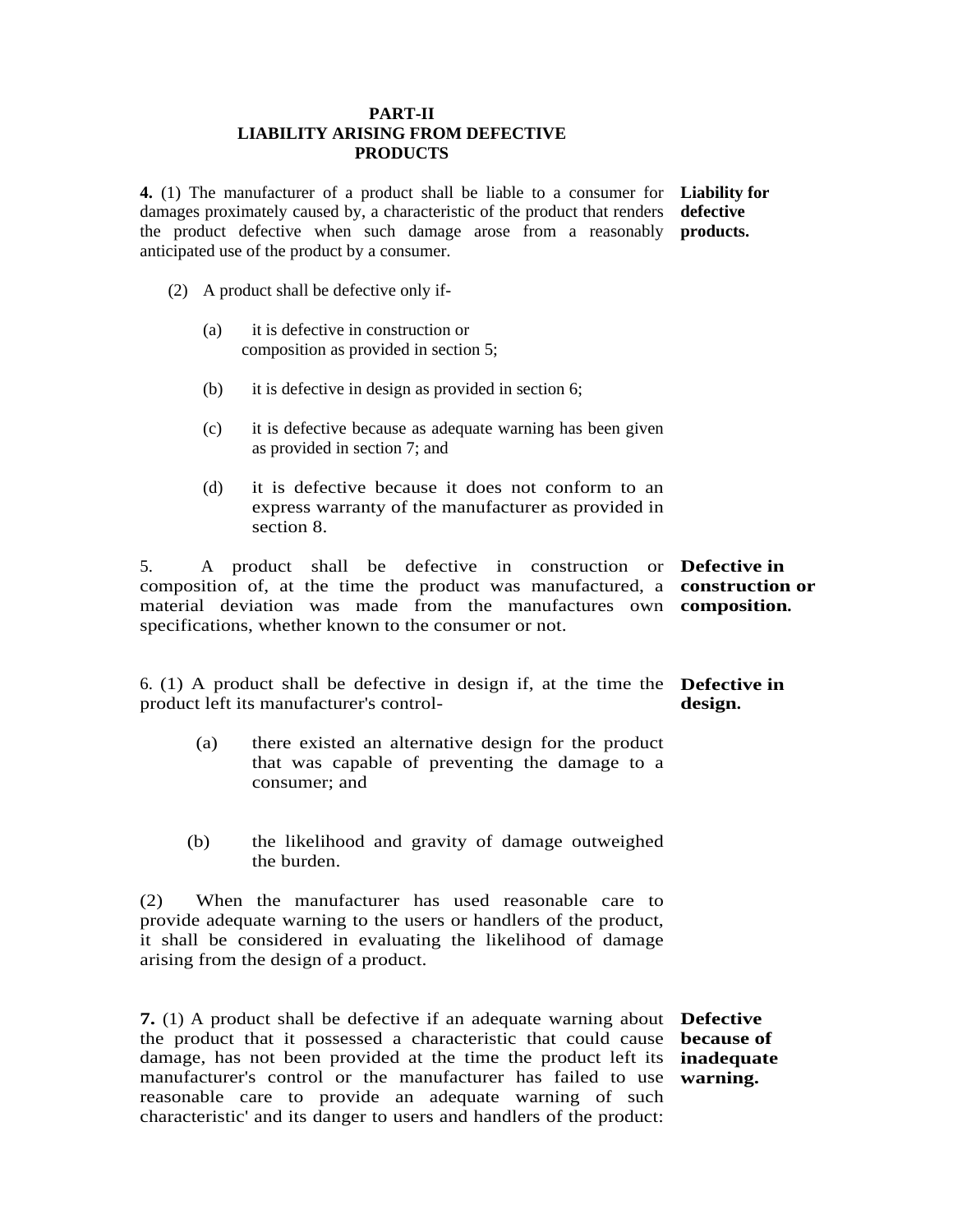Provided that a manufacturer shall not be required to provide an adequate warning about his product when-

- a) the ordinary user or handler of the product could know, with the ordinary knowledge common to the community, that the product has dangerous characteristic which could cause damage; or
- b) the user or handler of the product already knows or should be reasonably expected to know that the product has characteristics which were dangerous and could cause damage.

 (2) A manufacturer of a product who, after the product has left his control, acquires knowledge about the dangerous characteristics of the product that could cause damage, or who would have acquired such knowledge had he acted as a reasonably prudent manufacturer, shall be liable for damage caused by his subsequent failure to use reasonable care to provide an adequate warning of such characteristic and its danger to users and handlers of the product.

8.A product shall be defective when it does not conform to **Defective**  an express warranty made at any time by the manufacturer about **because of non**the product if the express warranty has induced the claimant to use **conformity to**  the product and the claimant's damage was proximately caused **express**  because the express warranty was untrue.

9. (1) Notwithstanding anything contained in section 6, a **Proof o**f manufacturer of a product shall not be liable for damage **manufacturer's**  proximately caused by a characteristic of product's design if the **knowledge.**manufacturer proves that at the time the product left his control-

(a) he did not know and in the light of the then existing and reasonably available scientific and technological knowledge, could not have known the design characteristic that caused the damage or the danger of such characteristic; or

(b) he did not know and, in the light of the then existing and reasonably available scientific and technological knowledge, could not have known of the alternative design identified by the consumer under section 6 (1); or

(c) the alternative design identified by the consumer under section  $6(1)$  was not feasible in the light of the then existing and reasonably available scientific and technological knowledge or then existing economic practicability.

 (2) Notwithstanding anything contained in Section 7 (1) or 7(2), a manufacturer of a product shall not be liable for damage if the manufacturer proves that, at the time the product left his control, he did not know and, in the light of the then existing and reasonably available scientific and technological knowledge, could not have known of the characteristic that caused the damage or the danger of such characteristic.

**warranty.**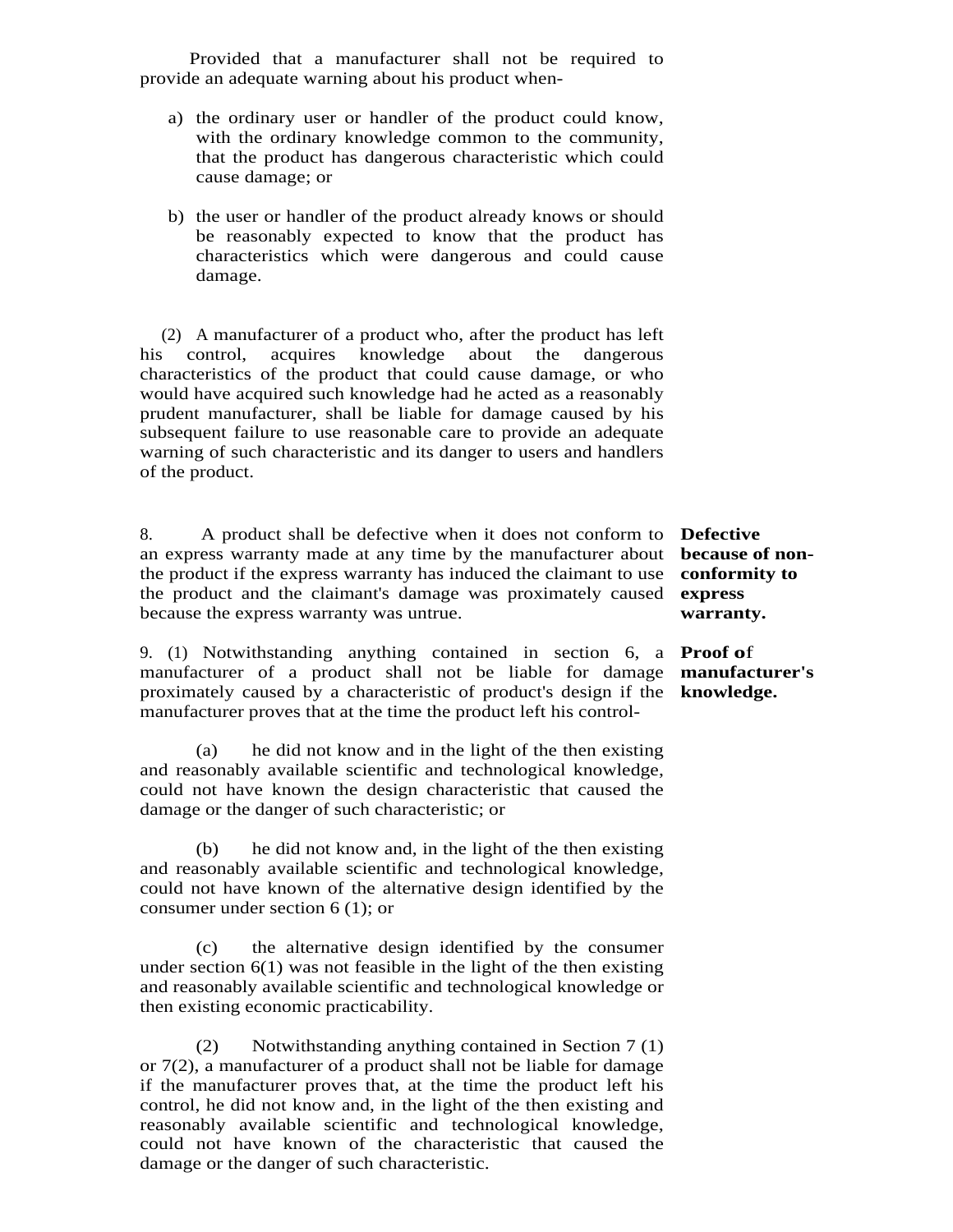**10.** Where the consumer has not suffered any damages from the **Restriction on**  product except the loss of utility, the manufacturer shall not be **grant of**  liable

for any damages except a return of the consideration or a part thereof and the costs.

**11.** (1) Where the nature of the product is such that the **Duty of**  disclosure of its competent parts, ingredients, quality, or date of **disclosures.** manufacture and expiry is material to the decision of the consumer to enter into a contract for sale, the manufacturer shall disclose the same.

(2) Notwithstanding anything contained in sub- section (1), Government may, by general or special order, require such disclosure in any particular cases.

**12.** The liability of a person by virtue of this part to a consumer **Prohibition on**  who has suffered damage shall not be limited or excluded by the **exclusions**  terms of any contract or by any notice.

#### **PART-III**

#### **LIABILITY ARISING OUT OF DEFECTIVE AND FAULTY SERVICES**

**13.** A provider of services shall be liable to a consumer for **Liability for**  damages proximately caused by the provision of service that have **faulty or**  caused damage.

**14.** (1) Where the standard of provision of a service is regulated **Standard of**  by a special law, provincial or federal standard of services shall be deemed to be the standard laid down by such special law.

 (2) Where the standard of a service has not been provided in law or by, the professional or trade body concerned, the standard shall be that which at the time of the provision of the service, a consumer could reasonably expect to obtain at that time in Pakistan.

15.Where the consumer has not suffered any damages from the **Restriction on**  provision of service damages except lack of benefit, the service **grant of**  provider shall not be liable for any damages except a return of **damages.** the consideration or a part thereof and the costs.

16. (1) Where the nature of the service is such that the **Duty of**  disclosure of the capabilities or the qualifications of the provider **disclosure.**of the service or quality of the products that he intends to use for provision of the service is material to the decision of the consumer to enter into a contract for provision of services, the provider of services shall disclose the same.

 (2) Notwithstanding anything contained in sub-section (1), Government may, by general or special order, require such disclosure in any case.

# **damages.**

**from liability.** 

**defective services.**

**provision of services.**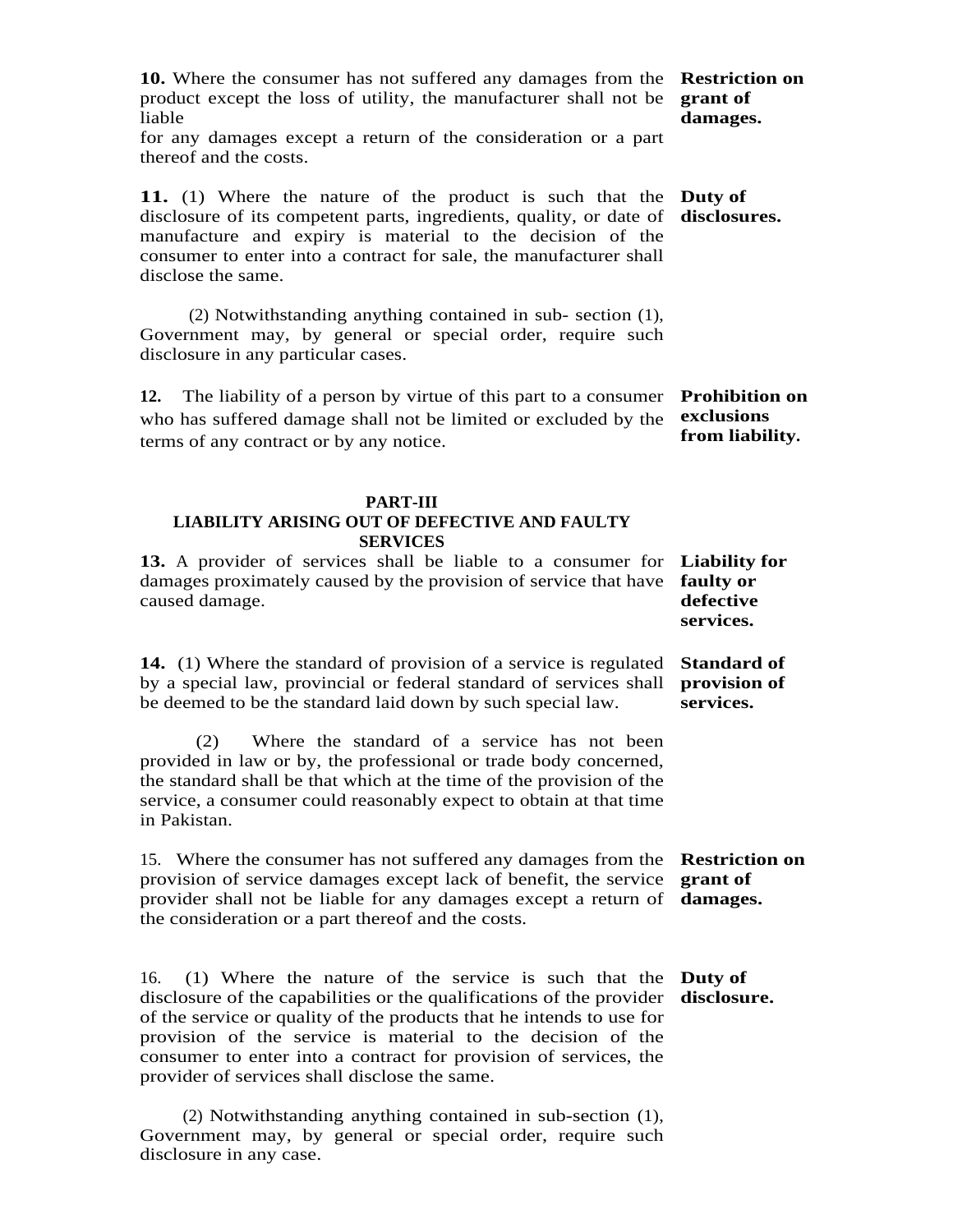17. The liability of a person by virtue of this Part to a person **Prohibition on**  who has suffered damage shall not be limited or excluded by the **exclusions**  terms of any contract or by any notice.

#### **PART-IV OBLIGATIONS OF MANUFACTURERS**

18. Unless a price catalogue is available for issue to consumer, **Prices to be**  the manufacturer or trade shall display prominently in his shop exhibited at **the**  or display-centre a notice specifying the retail or wholesale **business place.** price, as the case may be, of every goods available for sale in that shop or display-centre.

19. Every manufacturer or trader who sells any goods shall issue **Receipt** to be to the purchaser a receipt showing:

a) the date of sale;

b) description of goods sold;

**c) the batch number of the product, the original printed retail price, date of manufacture and date of expiry.** 

- d) the quantity and price of the goods, and
- e) the name and address of the seller.

20. Return and refund policy of a seller shall be disclosed to the **Return and**  buyer clearly before the transaction is completed by means of **refund policy.** assign at the point of purchase.

#### **PART-V UNFAIR PRACTICES**

21.No person shall make a false, deceptive or misleading **False,**  representation that---

- a) the products are of a particular kind, standard, quality, grade, quantity, composition, style or model;
- b) the products have particular history or particular previous use;
- c) the services are of a particular kind, standard or quality;
- d) the services are provided by a person having a requisite skill or qualification or experience;
- e) the products were manufactured, produced, processed or reconditioned at a particular time;
- f) the products or services have any sponsorship, approval, endorsement, performance, characteristics, accessories, uses or benefits;

**from liability.** 

**issued to the**  purchaser.

**deceptive or misleading representation.**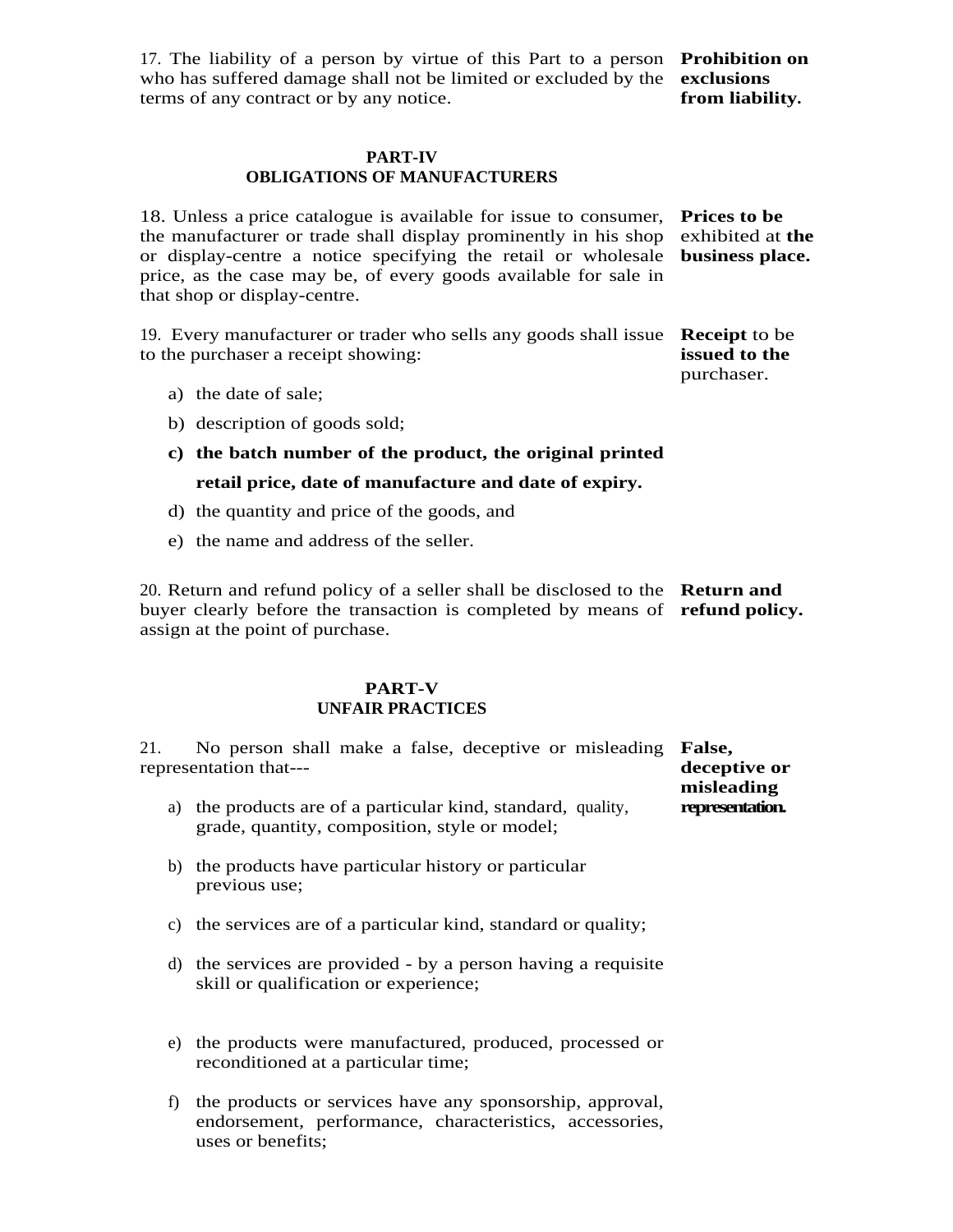- g) the products are new or reconditioned or have been in use for a particular period of time only;
- h) the seller or producer of products or provider of service has any sponsorship, approval, endorsement or affiliation;
- i) the products or services are necessary for somebody's a well-being.
- j) concerns the existence, exclusion or effect of any condition, guarantee, right or remedy; and
- k) concern the place of origin of products.

22.(1) No person shall advertise promotion of services through **Prohibition on**  lottery or attracting the consumers for additional expenditure by **bait**  way of reward or award in lieu thereof except for the charges for **advertisement.** his original product.

- a) does not intend to offer for supply; 0r
- b) does not have reasonable grounds for believing that they can be supplied at the price for a period that is, and in quantities that are, reasonable having regard to the nature of the market in which the person carried on business and the nature of the advertisement.

(2) Any person who has advertised products or services for supply at a specified price shall offer such products or services, for supply at that price for a period that is, and in quantities that are reasonable having regard to the nature of the market in which the person carriers on business and the nature of the advertisement.

#### **PART-VI THE POWERS OF THE AUTHORITY**

23. (1) Any person may file a complaint for violation of the **Powers of**  provisions of sections 11, 16, 18 and 19 before the Authority **Authority.**who, on being satisfied that such is the case, fine the violator that may, extend to fifty thousand rupees and which may be recovered as arrears of land revenue.

 (2) The Authority may file a claim for declaring a product defective under section 4, 5, 6, 7, or 8, or service as faulty or defective under section 13 without proof of any damage actually suffered by a consumer but likely to be suffered keeping in view the general standard of that service.

 (3) The Authority may file a claim before the Consumer Court for declaring any act on the part of any person as being in contravention to Part IV of this Act without proof of any damage actually suffered but likely to be suffered due to the said contravention.

(4) The Authority on receipt of a complaint or a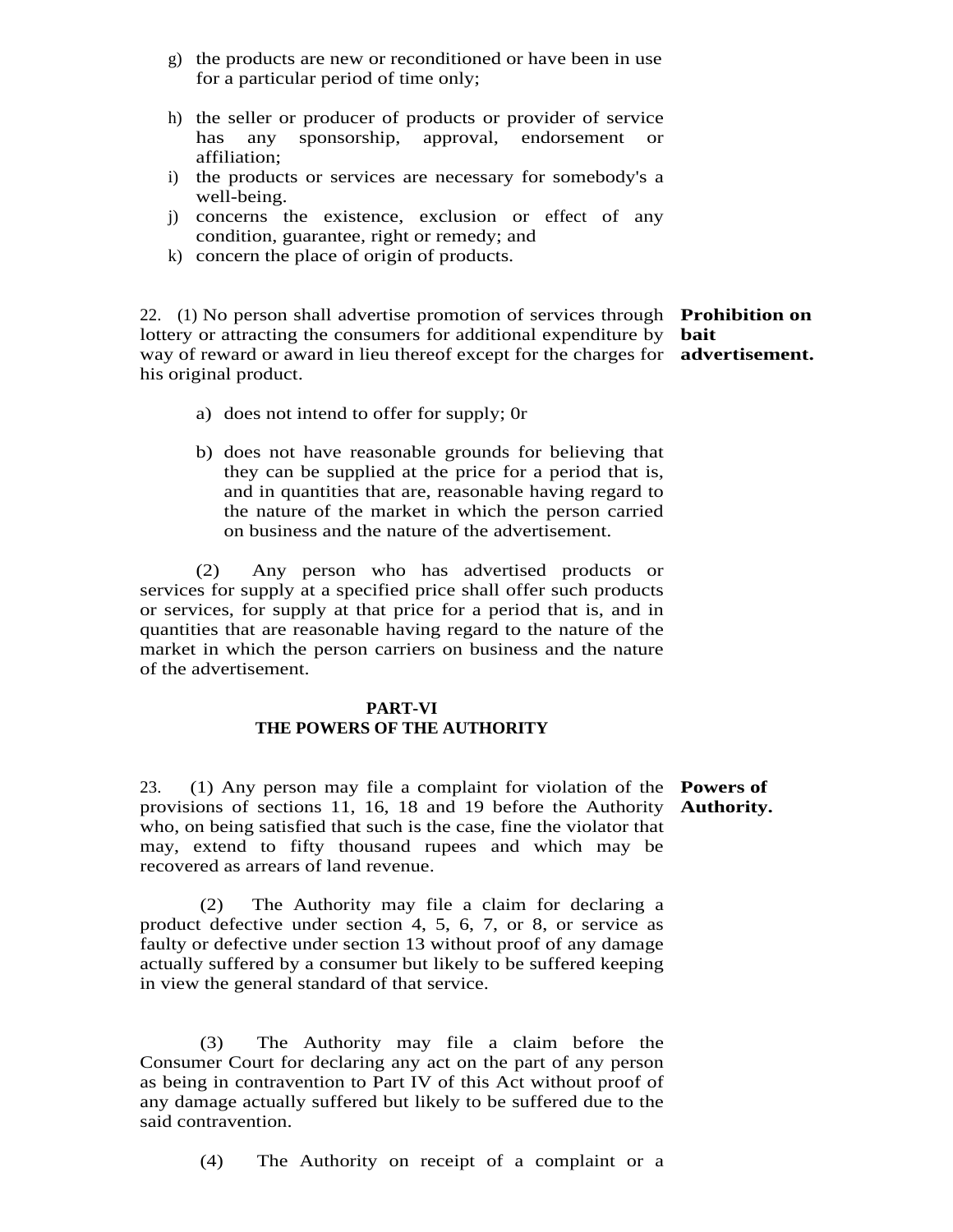reference from the Consumer Protection Councilor or on his own motion may hold an inquiry as to defects in products or services or practices which contravene any of the provisions of this Act. No prior notice shall be required to be given to a manufacturer or provider of services for the 'purposes of holding an inquiry.

 (5) The Authority, while holding an inquiry, may direct the police or any other officer or Authority of Government to gather such evidence as it deems necessary or to perform function in accordance with the law which have an impact on the inquiry.

 (6) The Authority may, delegate its any Powers conferred on him by or under this Act shall, in relation to such matters and subject to such conditions, if any, as may be specified in the direction, be exercisable also by such Officer or authority subordinate to him or subordinate to Government as may be specified in the direction; and may at any time revoke or vary such a delegation.

 Provided that no such delegation shall be deemed to divest the Authority of all or any of his powers, duties or functions and he may if he thinks fit exercise such powers, duties or functions, notwithstanding the fact that he has so delegated them.

(7) Any person aggrieved by the order passed under sub-section (1) may file an appeal before Government within thirty days of such order.

24. (1) Government may, by general or special order and subject **Powers of**  to such conditions as may be prescribed, exercise all or any of the **Government.** powers conferred upon the Authority under this Act except the power of imposition of fine under section 23( 1).

 (2) Government may, by General or Special order and subject to such conditions may be prescribed delegate its powers to Minister In-charge and Secretary, Supply and Prices Department.

(3) Government by notified order delegate all or any powers of the Authority in relation to such matters and subject to such condition, if any as specified in the notification be exercisable also by such officer subordinate to it and may at any time revoke or vary such delegation.

 Provided that no such delegation shall deem to divers the original authority of all or any its power, duties, functions mandated under this Act.

#### **PART-VII CONSUMER PROTECTION COUNCIL**

25. (1) Government shall set up a Consumer Protection Council in **Consumer**  the Province.

## **Protection Council.**

(2) Government may set up Consumer Protection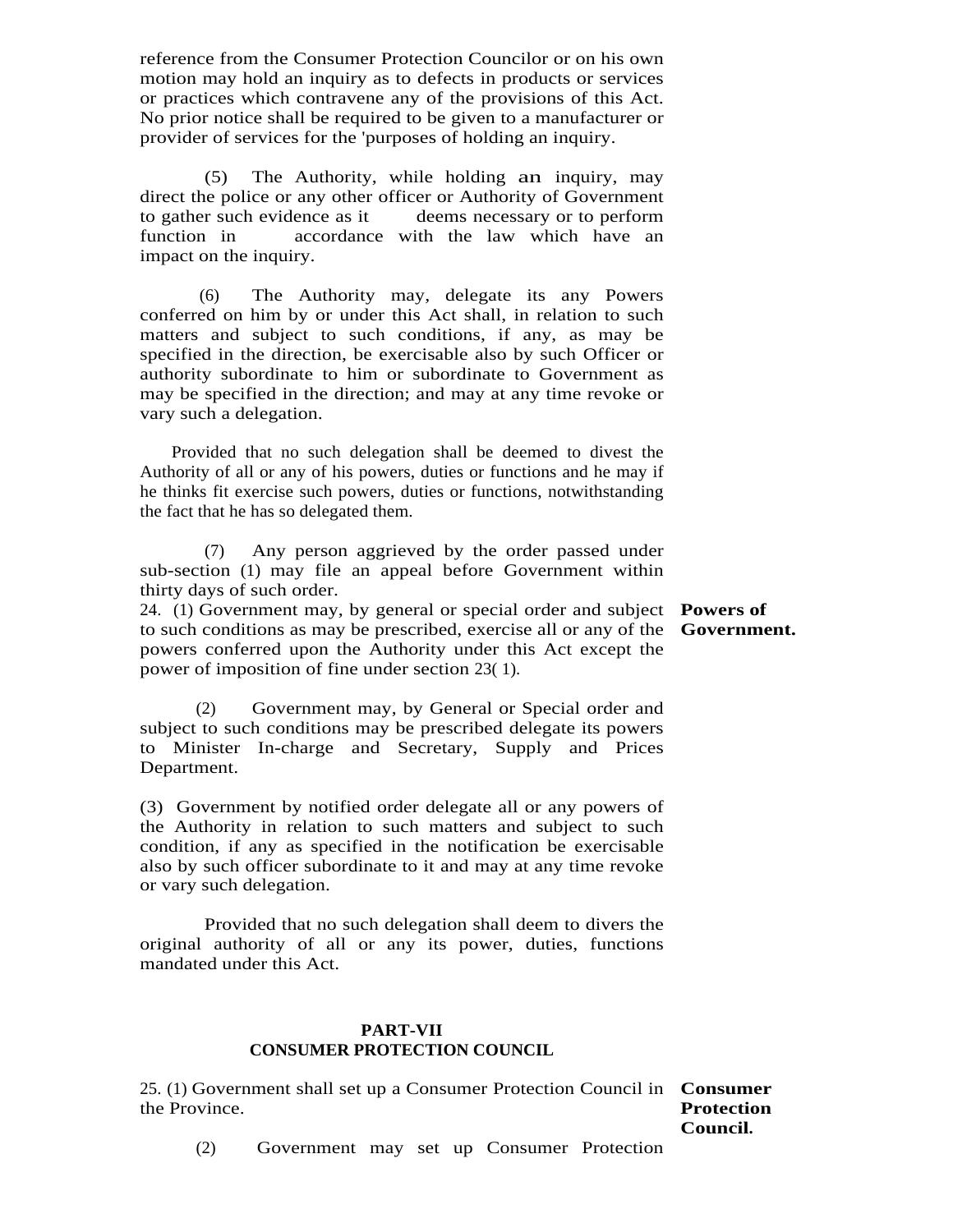Councils in all districts which shall, report to the Provincial Consumer Protection Council.

 (3) The Consumer Protection Councils shall have such other functions as may be designed to them by Government by notification in the official Gazette.

(4) The Provincial Consumer Protection Council shall gather such information and data as may be necessary in order to remove unreasonably dangerous products and faulty and defective services from trade or commerce with the approval provided by Government.

 (5) Each Consumer Protection Council shall have an adequate representation of consumers and associations of trade, industry and service, as the case may be, duly registered under the law for the time being in force: provided that the representation of consumers on the Council, other than any ex*officio* members, shall not be less than fifty percent of its total membership.

#### **PART-VIII DISPOSAL OF CLAIMS AND ESTABLISHMENT OF CONSUMER COURTS**

26. A claim for damages arising out of contravention of any **Filing of**  provisions of this Act shall be filed before a Consumer Court set **Claims.** up under this Act.

27. (1) Government shall, by notification, establish one or more **Establishment**  separate Consumer Courts **in each District** to exercise **of Consumer**  jurisdiction and powers under this Act. **Courts.**

#### (2) **A Consumer Court shall be presided over by a Judicial Magistrate.**

 (3) The terms and conditions of service of **Judicial Magistrate** appointed under sub-section, (2) shall be such as may be prescribed.

28.Subject to the provisions of this Act, the Consumer Court **Jurisdiction of**  shall have jurisdiction to entertain complaints within the local **Consumer**  limits of whose jurisdiction- **Courts.**

- (a) the defendant or each of the defendants, where there are more than one, at the time of filling of the claim, actually and voluntarily resides or carries on business or personally works for gain; or
- (b) any of the difference where there are more than one, at the time of the filling of the claim, actually and voluntarily resides, or carries on business, or personally works for gain: provided that in such a case the permission is granted by the Consumer Court or the defendants who do not reside, or carry on business, or personally work for gain, as the case may be, acquiesce in such institution; or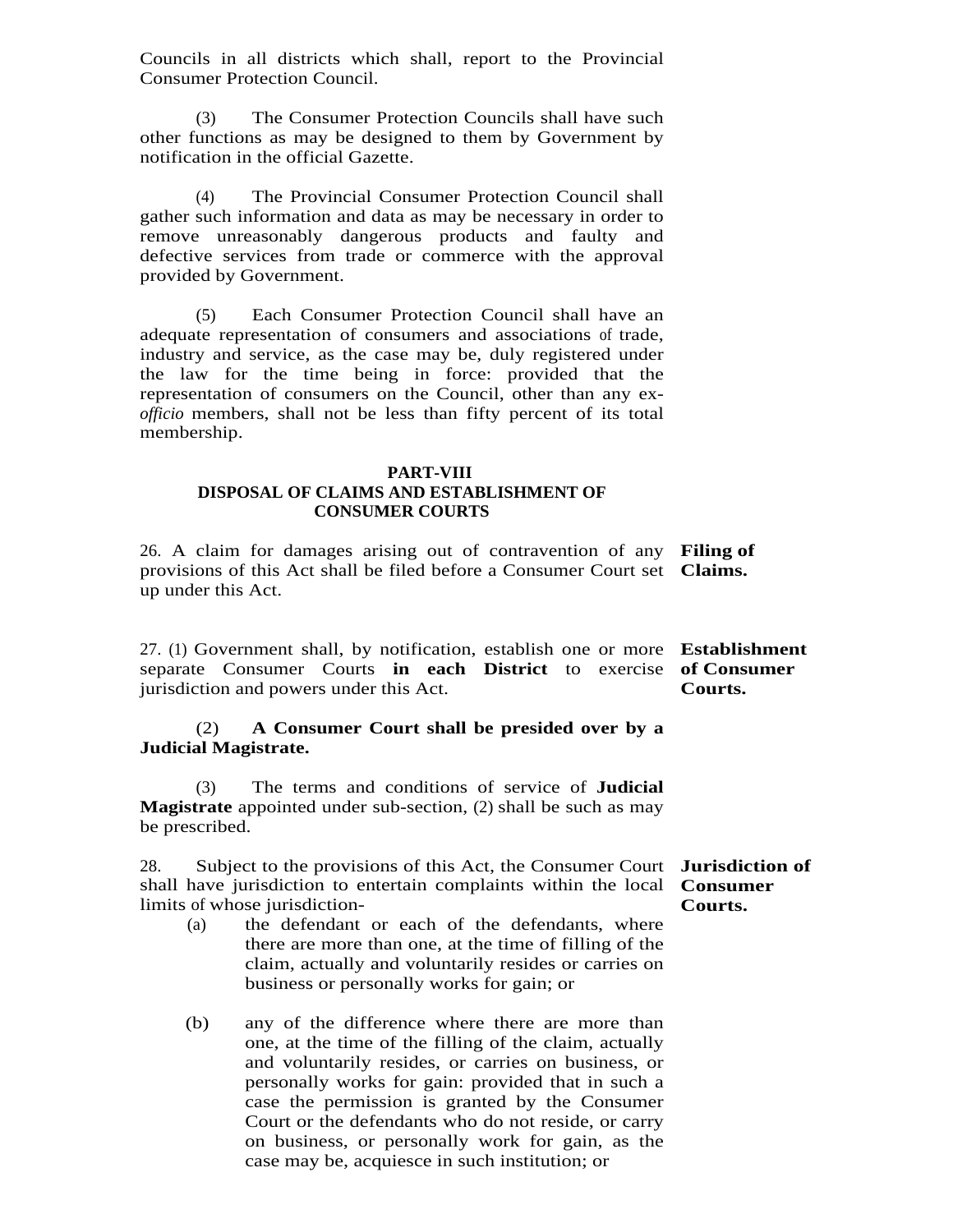(c) the cause of action wholly or in part arises.

 29**.** (1) A consumer who has suffered damage, or Authority in **Settlement of**  other cases, shall, by written notice, call upon a manufacturer or **Claims.** provider of services that a product or service is defective or faulty, or the conduct of the manufacturer if service provider is in contravention of the provisions of this Act and he should remedy the defects or give damages where the consumer has suffered damage, or cease to contravene the provisions of this Act.

(2) The manufacturer or service provider shall within fifteen days of the receipts of the notice, reply, thereto.

(3) No claim shall be entertained by a Consumer Court unless the consumer or the Authority has given notice under sub-section: (1) and provided proof that the notice was duly delivered but manufacturer or service provider has not responded thereto.

(4) A claim by the consumer or the Authority shall be filed within thirty days of the arising of the cause of action:

Provider that the Consumer Court, having jurisdiction to hear the claim, may allow a claim to be filed after thirty days within such time as it may allow if it is satisfied that there was sufficient cause for not filing the complaint within the specified period:

Provided further that such extension shall not be allowed beyond a period of sixty days from the expiry of the warranty or guarantee period specified by the manufacturer or service provider and if no period is specified one year from the date of purchase of the products or providing of service.

30**.** Any party to the dispute may, at the pre-trial stage, make a **Settlement at**  firm written offer of settlement stating the amount offered for **pretrial stage**  settlement and if the offer is accepted by the opposing party, the Consumer Council shall pass an order in terms of the settlement:

Provided that notwithstanding anything constrained in any other law for the time being in force, the party refusing the offer of settlement it shall pay actual costs of litigation including lawyer's fees in case the final order of the Consumer Court is passed against that party.

Provided further that the Court's approval regarding settlement shall be required in the following matters:-

- i. claims of a minor;
- ii. claims of a legally incapacitated person; and
- iii. claims involving collective rights.

31. (1) The Consumer Court shall, on receipt of claim if it relates **Procedure on**  to any products-

a) forward a copy of the claim to the defendant mentioned in **complaint.**the claim directing him to file his written statement within a period of fifteen days or such extended period not

**receipts or**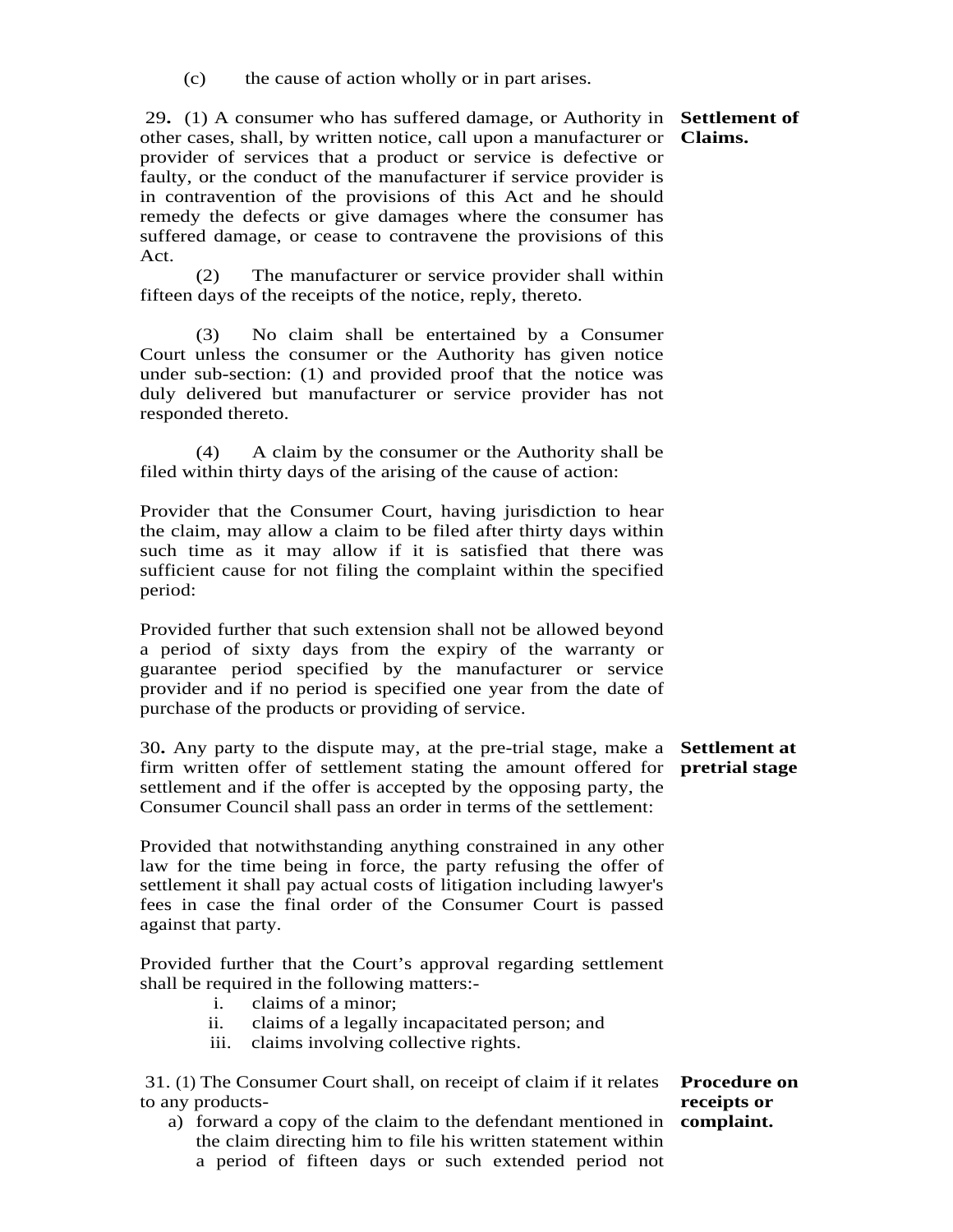exceeding fifteen days;

- b) where the defendant, on receipt of claim referred to him under clause (a), denies or disputes the allegations contained in the claim, or omits or fails to present his case within the time specified, as the case may be, the Consumer Court shall proceed to settle the consumer dispute in the manner specified hereafter;
- c) where the claimant alleges that products are defective and do not conform to the accepted industry standards, the Consumer Court may decide the dispute on the evidence relating to the accepted industry standard and by inviting expert evidence in this regard;
- d) where the dispute cannot be determined without proper analysis or test of products, the Consumer Court shall obtain sample of the products from the complainant, seal it and authenticate it in the manner prescribed and refer the sample to a laboratory alongwith a direction to make analysis or test; whichever may be necessary, with a view to finding out if such products suffer from any defect and to report its finding to the Consumer Court within a period of thirty days of the receipt of the reference or within such period as may be extended, not exceeding fifteen days by the Consumer Court; and
- e) the Consumer Court may require the claimant to deposit to the credit of the Consumer Court such fees as may be specified, for payment to the laboratory for carrying out the necessary analysis or test and the fee so deposited by the claimant shall be payable by the defendant if the test or analysis support the version of the claimant.

(2) The Consumer Court shall, if the claim relates to any services:-

 (a) forward a copy of such claim to the defendant directing him to file his written statement within a period of fifteen days of such extended period not exceeding fifteen days as may be granted by the Consumer Court; and

 (b) on receipt of the written statement of the defendant if any, under clause (a), proceed to settle the dispute on the basis of evidence produced by both the parties:

 Provided that if the defendant does not deny or dispute the allegations made in the complaint or fails to present his case within the specified period, the dispute shall be settled on the basis of the evidence brought by the claimant.

 (3) For the. purposes of this section, the Consumer Court shall have the same powers as are vested in Civil Court under the Code of Civil Procedure, 1908 (Act V of 1908), while trying a suit, in respect of the following matters, namely:-

(a) the summoning and enforcing attendance of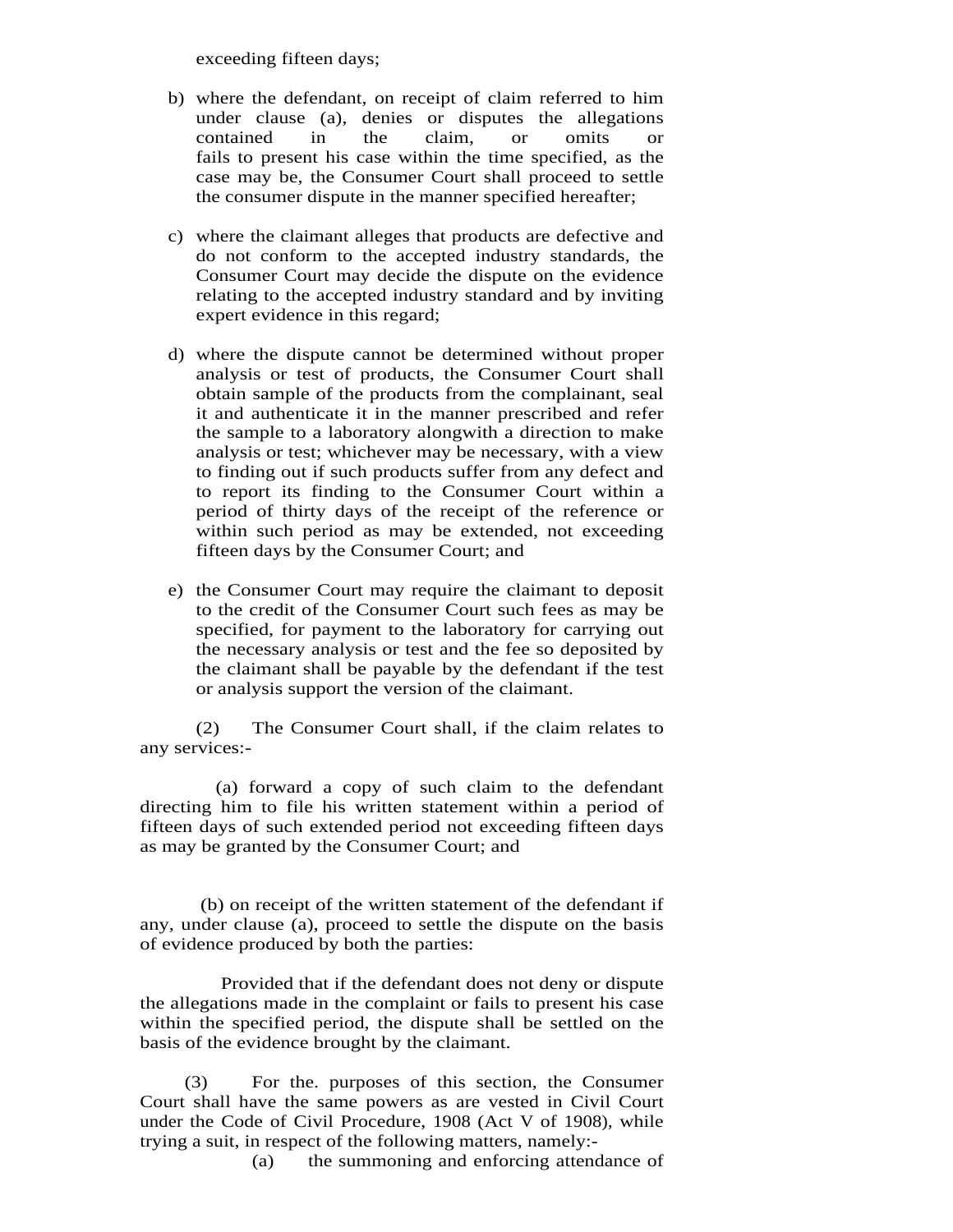any defendant or witness and examining him on oath;

- (b) the discovery and production of any material object which may be produced as evidence.
- (c) the receiving of evidence or affidavits;
- (d) issuing of any commission for the examination of any matter; or
- (e) any other matter which may be prescribed;

 (4) Every proceeding before the Consumer Court shall be deemed to be a judicial proceeding within the meaning of sections 193 and 228 of the Pakistan Penal Code, 1860 (Act XLV of 1860) and section 195 and Chapter XXXV of the Code of Criminal Procedure, 1898 (Act V of 1898):

 Provided that the personal presence of the claimant before the Consumer Court shall not be required till the defendant has put up appearance before it.

(5) The Consumer Court shall decide the claim within six months after the service of summons on the respondent.

32. **I**f, after the proceedings conducted under this Act, the **Order of**  Consumer Court is satisfied that the products complained against **Consumer**  suffer from any of the defects specified in the claim or that any or **Court.**all of the allegations contained in the claim about the service provided are true, it shall issue an order to the defendant directing him to take one or more of the following action; namely:-

- a) to remove defect from the products in question;
- b) to replace the products with new products description which shall be from any defect;
- c) to return to claimant the price or, as the case may be, the charges paid by the claimant;
- d) to do such other things as may be necessary for adequate and proper compliance with the requirements of this Act;
- e) to pay reasonable compensation to the consumer for any loss suffered by him due to the negligence of the defendant;
- f) to award damage where appropriate;
- g) to award actual costs including lawyer's fees incurred on the legal proceedings;
- h) to recall the product from trade or commerce;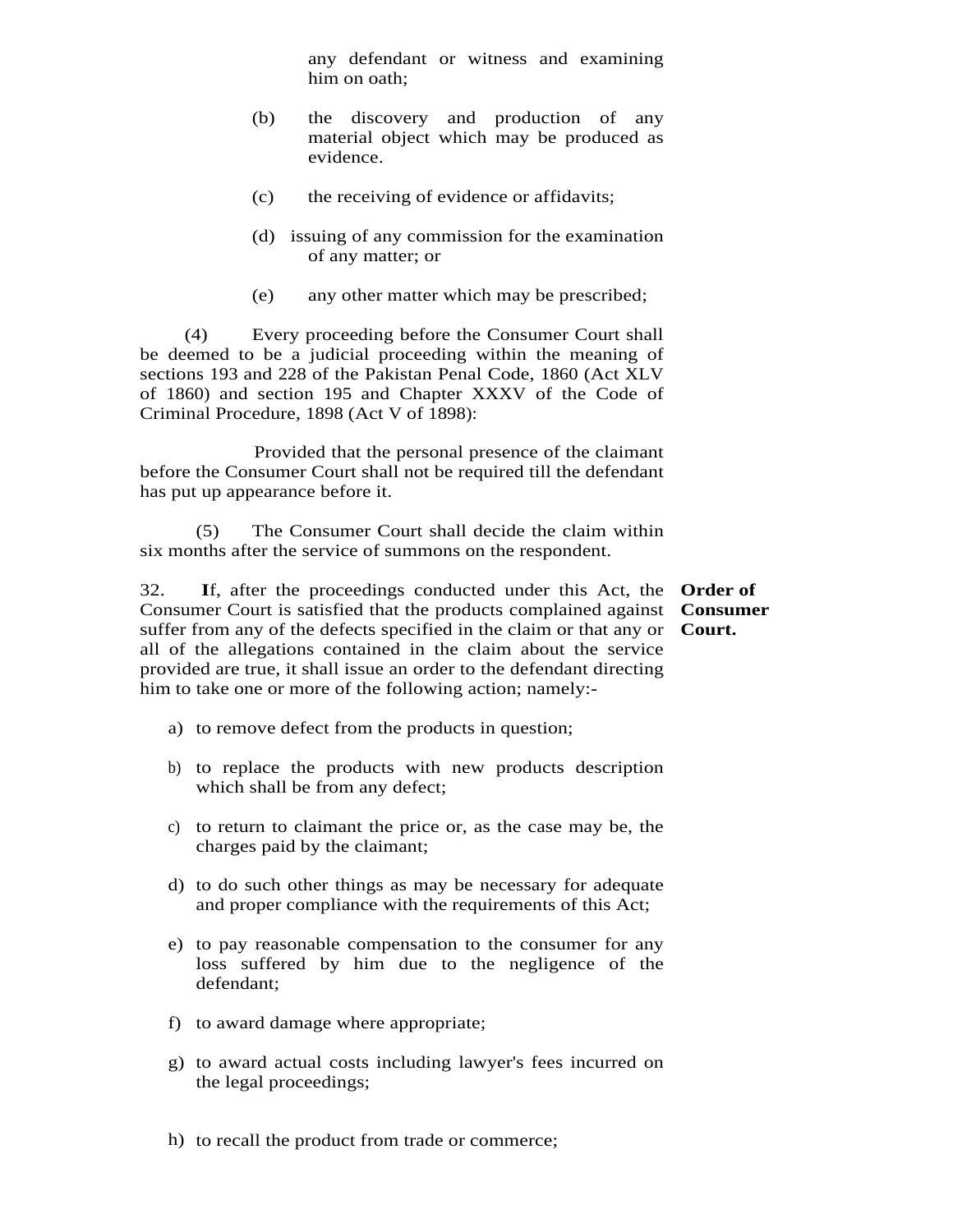- i) to confiscate or destroy the defective product;
- j) to remedy the defect in such period as may be deemed fit; or
- k) to cease to provide the defective or faulty service until it achieves the required standard.

33. (1) Where a manufacturer fails to perform or in any way **Penalties.** infringes the liabilities provide in sections 4 to 8, 11, 13, 14, 16, 18 to 22, he shall be punished with imprisonment which may extend to **two years** or with fine which may extend to hundred thousand rupees or with both in addition to damages or compensation as may be determined by the Court.

 (2) Where a defendant or, the claimant fails or omits to comply with any order made by the Consumer Court, such defendant or the claimant shall be punishable with imprisonment for a term not less than one month which may extend to three years, or with fine not less than fifty thousand rupees which may extend to two hundred thousand rupees or with both.

34. Any person aggrieved by any final order of the Consumer **Appeal.** Court may file an appeal in the Sindh High Court within 30 days of such order.

**35.** Every order of the Consumer Court, if no appeal has been **Finality of**  preferred against such order under the provision of this Act, shall **order.** become final.

 **36.** Where a claim is found to be frivolous or vexatious, the **Dismissal of**  Consumer Court shall dismiss the claim and impose fine on **frivolous or**  the claimant upto an amount not exceeding ten thousand rupees **vexatious**  for having willfully instituted a false claim and shall award **claims.** appropriate compensation to the defendant from the amount of fine so realized.

#### **PART-IX MISCELLANEOUS**

**37.** All agencies of Government shall act in aid of the **Aid to the**  Consumer Court in the performance of its functions under this **Consumer**  Act. **Court.** 

**38.** No suit, prosecution or other legal proceedings shall lie **Immunity.** against any functionary under this Act, acting under the direction of the Consumer Councilor Government for anything which is in good faith done or intended to be done under this Act.

**39.** Government may, by notification in the official Gazette, **Power to make**  make rules for carrying out the purposes of this Act. **rules.**